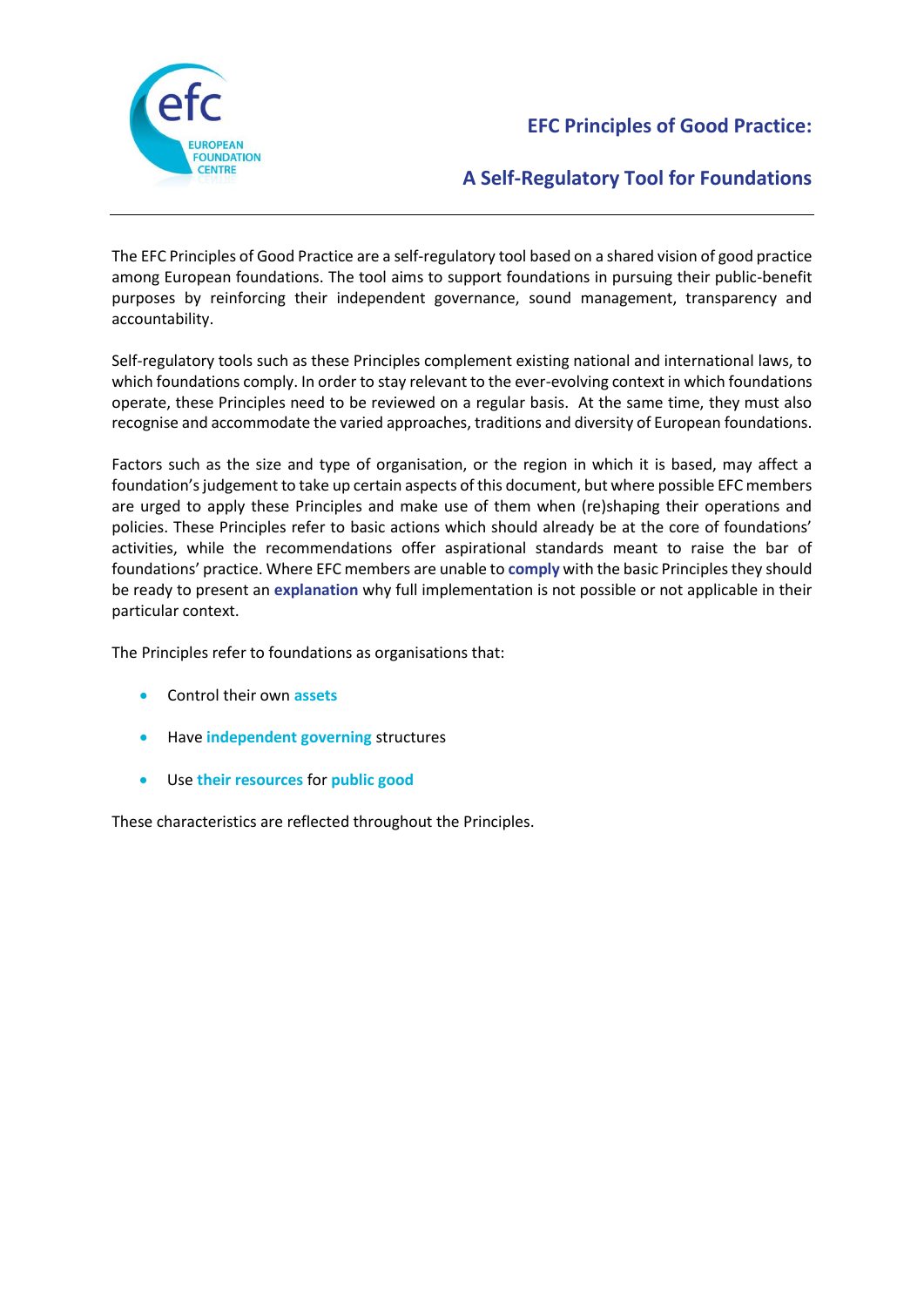## **Principle 1**

#### **Independent Governance**

*The foundation has an identifiable and independent decision-making body which acts with high ethical standards and whose members are nominated in accordance with established principles and procedures.*

### **Fundamentals**

- The board sets out its strategic objectives and ensures that programmes, operations and finances are in line with these objectives
- Details of the governance structure, including the duties of the board and its decision-making procedures, are clearly defined and publicly available.
- Membership of governing bodies is renewed and rotated on a regular, pre-determined basis.
- A remuneration and/or compensation policy for board members exists, as well as clear policies to address conflicts of interest for board members.

- Background to the establishment of the foundation, including details of current and past relationships with government and other key stakeholders, are made public.
- Appointments to the board take due account of qualifications and experience. A policy exists to ensure diversity (addressing gender, origin, age, etc.) on the board.
- **•** Periodic reviews of the performance of the board are carried out.
- Remuneration and/or compensation policies, as well as specific details of board remuneration, are publicly available, as are the policies to address conflicts of interest for board members.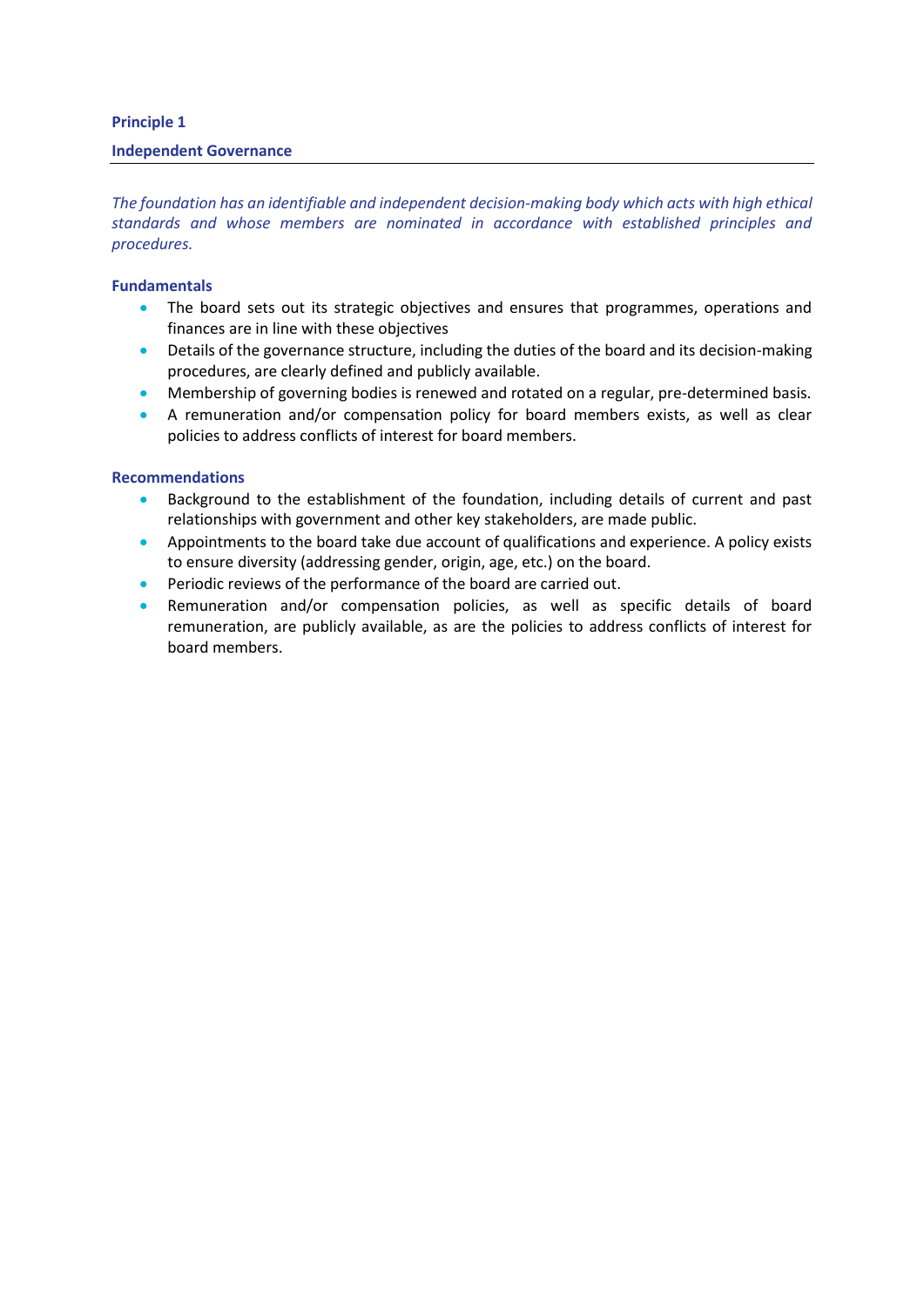## **Principle 2**

#### **Sound Management**

*The foundation promotes effective and prudent management as well as sustainable investment strategies, while ensuring the best use of resources for the public benefit.* 

## *Operations*

### **Fundamentals**

- Information on grants programmes and application procedures are publicly-available and user-friendly. Grant applicants are informed of decisions within a pre-determined period of time.
- Procedures are in place which allow for good knowledge on potential partners and beneficiaries.
- Executive and non-executive functions are clearly defined in order to create a built-in system of checks and balances.
- Clear policies exist to address conflicts of interest for staff.
- Opportunities and resources are provided for the professional development and training of staff, and periodic reviews of performance are carried out.
- Steps are taken to assess and address risk in various aspects of operations.

## **Recommendations**

- Stakeholders are consulted in the design-stage of projects and programmes.
- Online feedback mechanisms for grantees and stakeholders are available.
- **•** Feedback surveys are carried out on a regular basis, including the opinions of grantees as well as those who did not receive funding.
- Upon request, grant applicants who do not receive funding are explained the reasoning behind the decision and the conditions for reconsidering grant applications.

## *Finances*

## **Fundamentals**

- Annual accounts are drawn up and published.
- Statements of independent, external audits are made publicly available.
- **Mechanisms exist to ensure the appropriate internal control of resources and spending.**
- Investment expertise is present on the board, or is procured externally.
- Investment policies, investment strategy and asset allocation are in place, and decisionmaking structures in all three areas are defined.

- Information on budgets, investment policies, investment strategies and asset allocation, and on the decision-making structures in all three areas, is made publicly-available.
- External reviews and checks of investment policy, strategy and asset allocation are undertaken.
- Mission and programme-related investing are considered as means to support the foundation's purpose.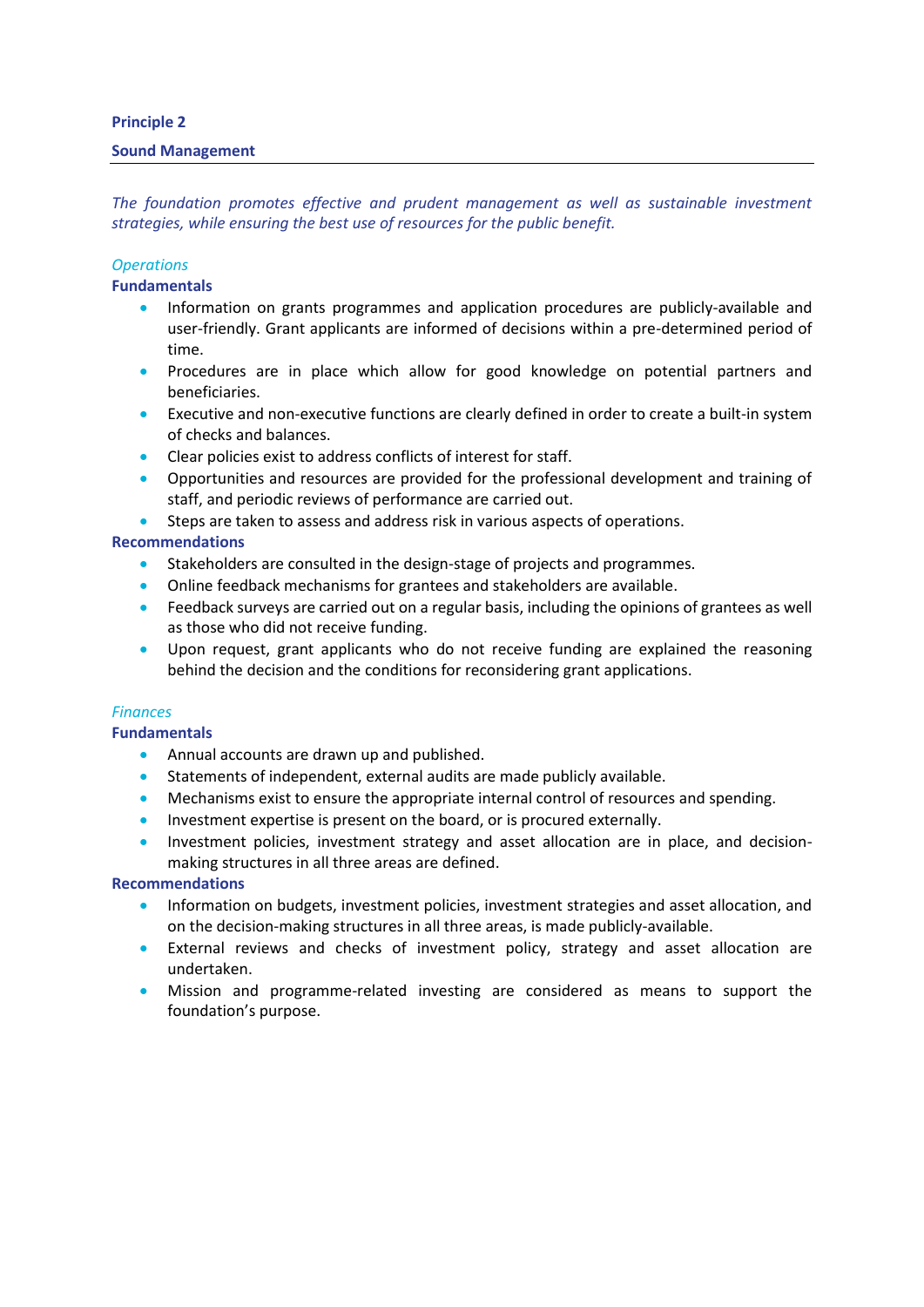# **Principle 3 Transparency**

*The foundation communicates the remit, goals and results of its work in a comprehensive and digestible manner, holding transparency at the core of all activities.* 

# **Fundamentals**

- Websites and other promotional materials provide a comprehensive and fair representation of the foundation's activities and strategies.
- Statutes, by-laws, guidelines for funding applications, as well as board and staff lists, are publicly available.
- Balance sheets, annual reports and grants lists including total amounts are publicly available, taking into account data protection and individuals' privacy.

- Basic organisational information on the website is multi-lingual.
- CVs of board members and executive staff are publicly available.
- Communications focus not only on the foundation's activities, but also on their outcomes. Successes, as well as failures, are shared to encourage learning.
- Social media are used as a means to interact with the public and other stakeholders.
- An internal Code of Ethics has been developed and is publicly available.
- The ranges of executive staff and staff salaries are publicly available.
- The organisation is actively committed to communicating with stakeholders with the aim of engaging in dialogue, joint advocacy, etc. to push its specific agenda forward.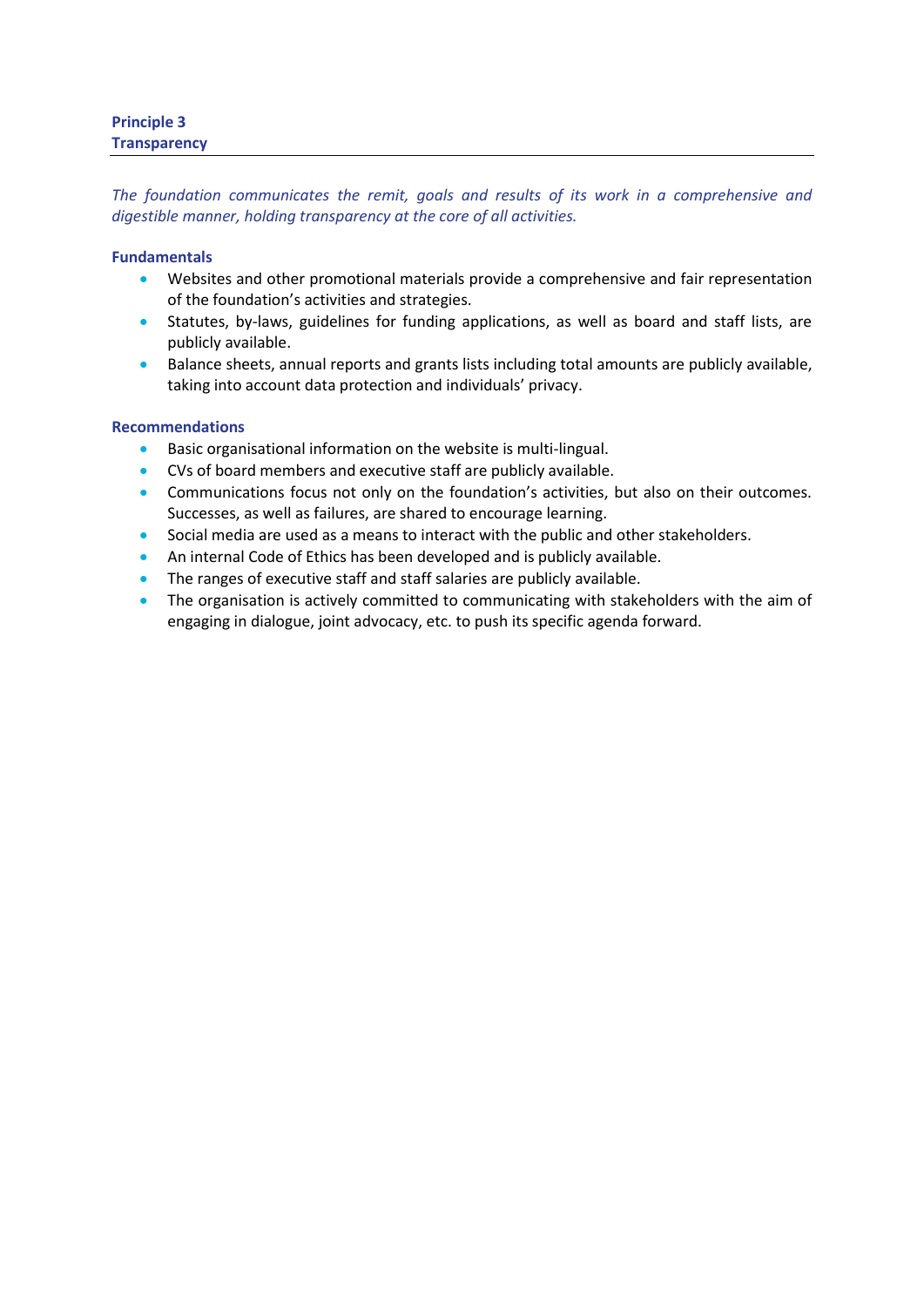# **Principle 4**

# **Accountability**

*The foundation acts in a responsible and collaborative manner by accounting for its actions to stakeholders, and by being active in sharing its knowledge and experiences.* 

### **Fundamentals**

- Priorities take into account the needs of the foundation's stakeholders and the changing external environment.
- The limitation of actions, programme duration and exit strategies are considered during the design phase of a project or programme.
- **•** Monitoring and evaluating its actions, involving stakeholders and beneficiaries in the process, are a key part of the foundation's grantmaking or project cycle, and are used to shape future strategies and priorities.
- The foundation works collaboratively with partners where possible in order to maximise resources, build synergies, boost creativity, motivate learning and increase impact. These collaborative efforts are underpinned by mutual respect and understanding.

- The results of evaluations, both positive and negative, are publicly available.
- Active participation in peer-learning groups, networks and fora at the national and/or international levels is prioritised.
- Accessible mechanisms, including the use of social media to solicit general feedback from the public, are in place.